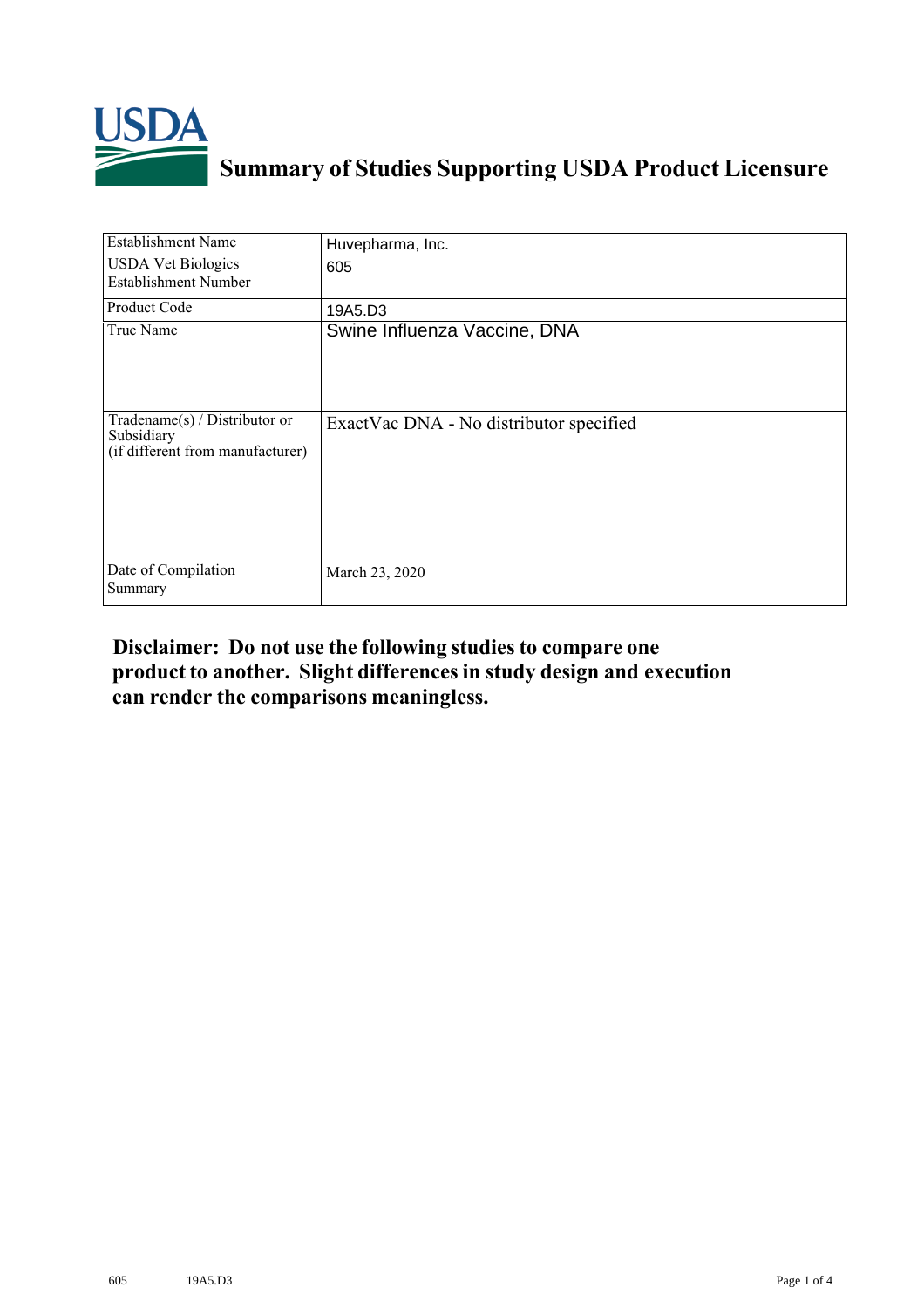| <b>Study Type</b>            | Efficacy                                                       |                       |      |                 |            |       |            |  |  |
|------------------------------|----------------------------------------------------------------|-----------------------|------|-----------------|------------|-------|------------|--|--|
| <b>Pertaining to</b>         |                                                                | Swine influenza virus |      |                 |            |       |            |  |  |
| <b>Study Purpose</b>         | Efficacy against H3N2 influenza                                |                       |      |                 |            |       |            |  |  |
| Product                      | Two doses administered intramuscularly two weeks apart         |                       |      |                 |            |       |            |  |  |
| <b>Administration</b>        |                                                                |                       |      |                 |            |       |            |  |  |
| <b>Study Animals</b>         | Commercial pigs, 3 weeks of age, 13 vaccinates and 15 controls |                       |      |                 |            |       |            |  |  |
| <b>Challenge Description</b> | Swine influenza virus A/swine/SouthDakota/A01280095/2103       |                       |      |                 |            |       |            |  |  |
|                              | (H3N2) given 23 days after the final vaccination               |                       |      |                 |            |       |            |  |  |
| <b>Interval observed</b>     | Lungs evaluated 5 days after challenge                         |                       |      |                 |            |       |            |  |  |
| after challenge              |                                                                |                       |      |                 |            |       |            |  |  |
| <b>Results</b>               | The percent of lung mass that was abnormal (consolidated) was  |                       |      |                 |            |       |            |  |  |
|                              | calculated for each animal.                                    |                       |      |                 |            |       |            |  |  |
|                              |                                                                |                       |      |                 |            |       |            |  |  |
|                              | Five tier summary of lung lesions<br>Min<br>Group<br>Q1        |                       |      |                 | <b>Med</b> | Q3    | <b>Max</b> |  |  |
|                              |                                                                |                       |      |                 |            |       |            |  |  |
|                              | Vaccinate                                                      |                       | 0.00 | 0.45            | 1.45       | 2.74  | 8.61       |  |  |
|                              | Control                                                        |                       | 0.60 | 4.45            | 6.39       | 12.05 | 13.95      |  |  |
|                              |                                                                |                       |      |                 |            |       |            |  |  |
|                              | Lung consolidation scores (%), in order of rank                |                       |      |                 |            |       |            |  |  |
|                              |                                                                | <b>Vaccinates</b>     |      | <b>Controls</b> |            |       |            |  |  |
|                              |                                                                | 0.00                  | 0.60 |                 |            |       |            |  |  |
|                              |                                                                | 0.00                  | 0.90 |                 |            |       |            |  |  |
|                              |                                                                | 0.05                  |      | 2.65            |            |       |            |  |  |
|                              |                                                                | 0.45                  | 4.19 |                 |            |       |            |  |  |
|                              |                                                                | 0.60                  | 4.70 |                 |            |       |            |  |  |
|                              |                                                                | 1.38                  | 5.65 |                 |            |       |            |  |  |
|                              |                                                                | 1.45                  | 6.29 |                 |            |       |            |  |  |
|                              |                                                                | 1.50                  | 6.39 |                 |            |       |            |  |  |
|                              |                                                                | 2.20                  |      | 8.04            |            |       |            |  |  |
|                              |                                                                | 2.74                  |      | 10.94           |            |       |            |  |  |
|                              |                                                                | 2.90                  |      | 11.81           |            |       |            |  |  |
|                              |                                                                | 7.13                  |      | 12.29           |            |       |            |  |  |
|                              |                                                                | 8.61                  |      | 12.95           |            |       |            |  |  |
|                              |                                                                |                       |      | 13.56           |            |       |            |  |  |
|                              |                                                                | 13.95                 |      |                 |            |       |            |  |  |
|                              |                                                                |                       |      |                 |            |       |            |  |  |
|                              |                                                                |                       |      |                 |            |       |            |  |  |
|                              |                                                                |                       |      |                 |            |       |            |  |  |
| <b>USDA Approval Date</b>    | December 28, 2017                                              |                       |      |                 |            |       |            |  |  |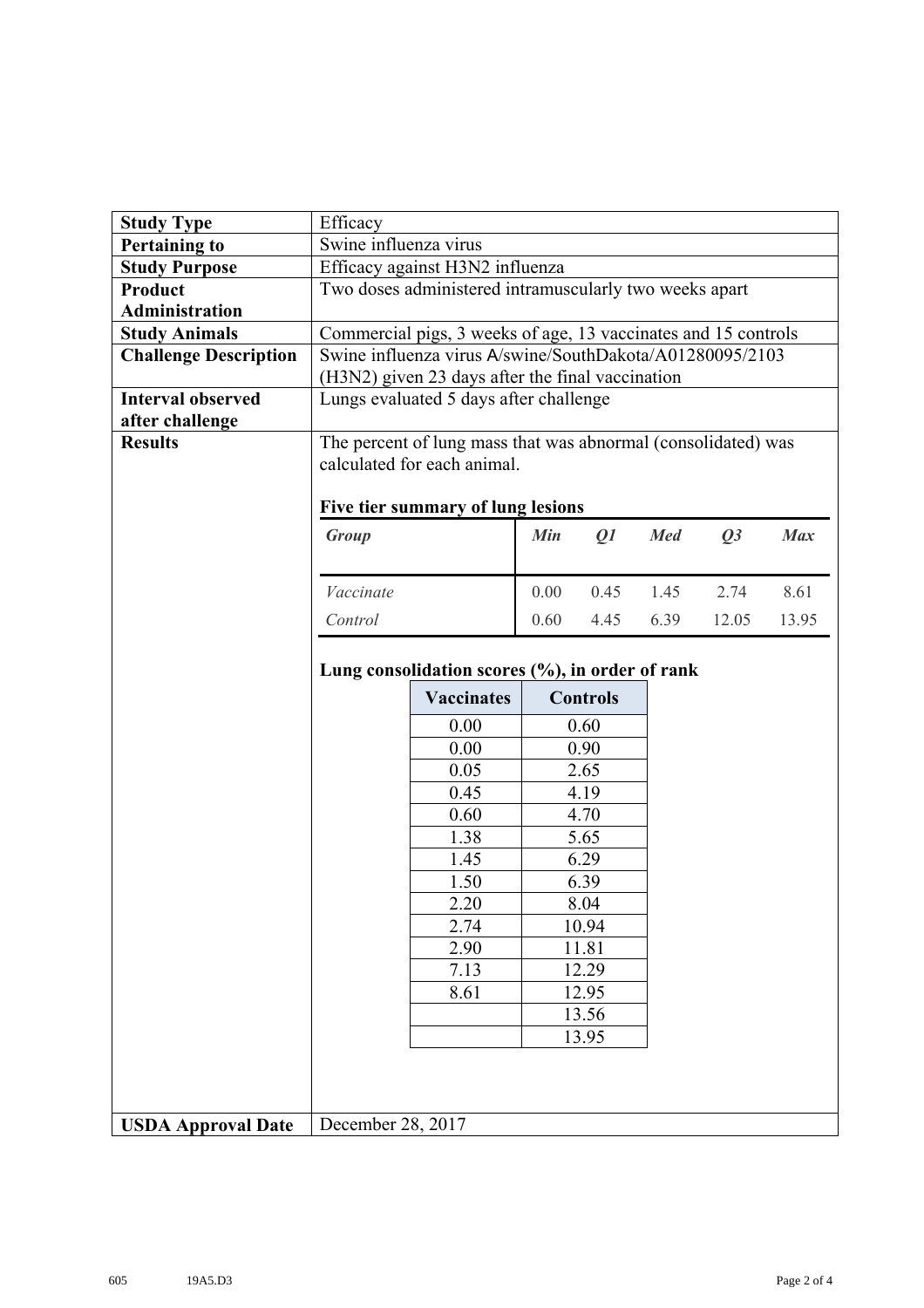| <b>Study Type</b>              | Safety                                                                                                 |                                           |                |                  |                  |                  |                  |  |  |
|--------------------------------|--------------------------------------------------------------------------------------------------------|-------------------------------------------|----------------|------------------|------------------|------------------|------------------|--|--|
| <b>Pertaining to</b>           | All                                                                                                    |                                           |                |                  |                  |                  |                  |  |  |
| <b>Study Purpose</b>           | Demonstrate safety of product under typical use conditions.                                            |                                           |                |                  |                  |                  |                  |  |  |
| <b>Product Administration</b>  | Two doses administered intramuscularly two weeks apart.                                                |                                           |                |                  |                  |                  |                  |  |  |
| <b>Study Animals</b>           |                                                                                                        | 672 pigs at 3 sites. Minimum age 3 weeks. |                |                  |                  |                  |                  |  |  |
| <b>Challenge Description</b>   | Not applicable                                                                                         |                                           |                |                  |                  |                  |                  |  |  |
| <b>Interval observed after</b> | Not applicable                                                                                         |                                           |                |                  |                  |                  |                  |  |  |
| challenge                      |                                                                                                        |                                           |                |                  |                  |                  |                  |  |  |
| <b>Results</b>                 | Pigs were observed immediately after vaccination and weekly<br>for three weeks after each vaccination. |                                           |                |                  |                  |                  |                  |  |  |
|                                |                                                                                                        |                                           |                |                  |                  |                  |                  |  |  |
|                                | <b>Injection Site Reactions</b>                                                                        |                                           |                |                  |                  |                  |                  |  |  |
|                                | Site                                                                                                   | Total                                     |                | Maximum size of  |                  | Not              | N <sub>o</sub>   |  |  |
|                                |                                                                                                        | number                                    | injection site |                  |                  | Palpable         | injection        |  |  |
|                                |                                                                                                        | animals                                   |                | reaction (cm)    |                  |                  | site             |  |  |
|                                |                                                                                                        |                                           |                |                  |                  |                  | reaction         |  |  |
|                                |                                                                                                        |                                           |                |                  |                  |                  |                  |  |  |
|                                |                                                                                                        |                                           | < 1.5          | $1.5 -$          | > 5.0            |                  |                  |  |  |
|                                |                                                                                                        |                                           |                | 5.0              |                  |                  |                  |  |  |
|                                | Site 1                                                                                                 | 202                                       | $\overline{0}$ | $\boldsymbol{0}$ | $\boldsymbol{0}$ | $\boldsymbol{0}$ | 202              |  |  |
|                                | Site 2                                                                                                 | 228                                       | 9              | $\mathbf{0}$     | $\overline{0}$   | $\mathbf{1}$     | 218              |  |  |
|                                | Site 3                                                                                                 | 242                                       | $\overline{2}$ | $\theta$         | $\theta$         | $\theta$         | 240              |  |  |
|                                | Injection site reactions were all resolved by 21 days after                                            |                                           |                |                  |                  |                  |                  |  |  |
|                                | vaccination.                                                                                           |                                           |                |                  |                  |                  |                  |  |  |
|                                | <b>Adverse Events</b>                                                                                  |                                           |                |                  |                  |                  |                  |  |  |
|                                | Number of clinical observations                                                                        |                                           |                |                  |                  |                  |                  |  |  |
|                                |                                                                                                        |                                           |                | post-vaccination |                  |                  |                  |  |  |
|                                | <b>Clinical Observation</b><br>Site 1<br>Site 2<br>Site 3                                              |                                           |                |                  |                  |                  |                  |  |  |
|                                | Trachea hematoma<br>$\overline{c}$<br>$\boldsymbol{0}$                                                 |                                           |                |                  |                  | $\boldsymbol{0}$ |                  |  |  |
|                                | Death                                                                                                  |                                           |                | $\overline{4}$   |                  |                  | $\overline{0}$   |  |  |
|                                | Swollen joints/Arthritis                                                                               |                                           |                | 1                |                  | $\overline{2}$   | $\boldsymbol{0}$ |  |  |
|                                | Decreased appetite                                                                                     |                                           | 15             |                  | $\boldsymbol{0}$ | $\overline{0}$   |                  |  |  |
|                                | Dyspnea*                                                                                               |                                           | 18             |                  | $\boldsymbol{0}$ | $\boldsymbol{0}$ |                  |  |  |
|                                | Lameness                                                                                               |                                           | 6              |                  | $\boldsymbol{0}$ | 1                |                  |  |  |
|                                | Depression                                                                                             |                                           | 1              |                  | $\boldsymbol{0}$ | $\boldsymbol{0}$ |                  |  |  |
|                                | Ataxia*                                                                                                |                                           | 1              |                  | $\boldsymbol{0}$ | $\boldsymbol{0}$ |                  |  |  |
|                                | Abnormal breathing*                                                                                    |                                           | $\overline{2}$ |                  | $\boldsymbol{0}$ | $\overline{0}$   |                  |  |  |
|                                | Anorexia                                                                                               |                                           |                | 15               |                  | $\boldsymbol{0}$ | $\boldsymbol{0}$ |  |  |
|                                | 3<br>Diarrhea<br>$\boldsymbol{0}$<br>1                                                                 |                                           |                |                  |                  |                  |                  |  |  |
|                                | Cough                                                                                                  |                                           |                | $\mathbf{1}$     |                  | $\overline{0}$   | $\overline{5}$   |  |  |